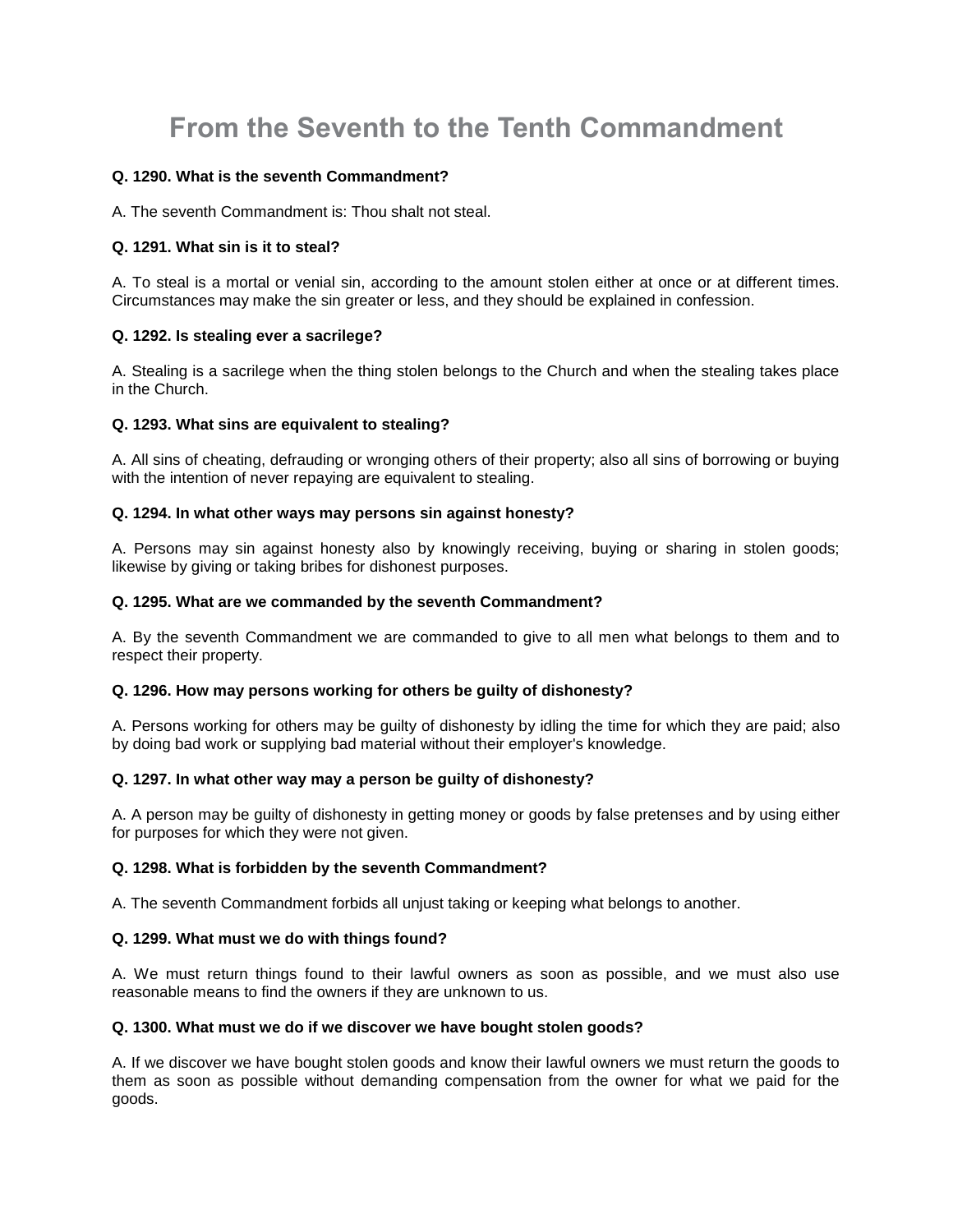# **Q. 1301. Are we bound to restore ill-gotten goods?**

A. We are bound to restore ill-gotten goods, or the value of them, as far as we are able; otherwise we cannot be forgiven.

## **Q. 1302. What must we do if we cannot restore all we owe, or if the person to whom we should restore be dead?**

A. If we cannot restore all we owe, we must restore as much as we can, and if the person to whom we should restore be dead we must restore to his children or heirs, and if these cannot be found we may give alms to the poor.

## **Q. 1303. What must one do who cannot pay his debts and yet wishes to receive the Sacraments?**

A. One who cannot pay his debts and yet wishes to receive the Sacraments must sincerely promise and intend to pay them as soon as possible, and must without delay make every effort to do so.

#### **Q. 1304. Are we obliged to repair the damage we have unjustly caused?**

A. We are bound to repair the damage we have unjustly caused.

#### **Q. 1305. What is the eighth Commandment?**

A. The eighth Commandment is: Thou shalt not bear false witness against thy neighbor.

#### **Q. 1306. What are we commanded by the eighth Commandment?**

A. We are commanded by the eighth Commandment to speak the truth in all things, and to be careful of the honor and reputation of every one.

#### **Q. 1307. What is a lie?**

A. A lie is a sin committed by knowingly saying what is untrue with the intention of deceiving. To swear to a lie makes the sin greater, and such swearing is called perjury. Pretense, hypocrisy, false praise, boasting, are similar to lies.

#### **Q. 1308. How can we know the degree of sinfulness in a lie?**

A. We can know the degree of sinfulness in a lie by the amount of harm it does and from the intention we had in telling it.

#### **Q. 1309. Will a good reason for telling a lie excuse it?**

A. No reason, however good, will excuse the telling of a lie, because a lie is always bad in itself. It is never allowed, even for a good intention to do a thing that is bad in itself.

## **Q. 1310. What is forbidden by the eighth Commandment?**

A. The eighth Commandment forbids all rash judgments, backbiting, slanders, and lies.

#### **Q. 1311. What are rash judgment, backbiting, slander and detraction?**

A. Rash judgment is believing a person guilty of sin without a sufficient cause. Backbiting is saying evil things of another in his absence. Slander is telling lies about another with the intention of injuring him. Detraction is revealing the sins of another without necessity.